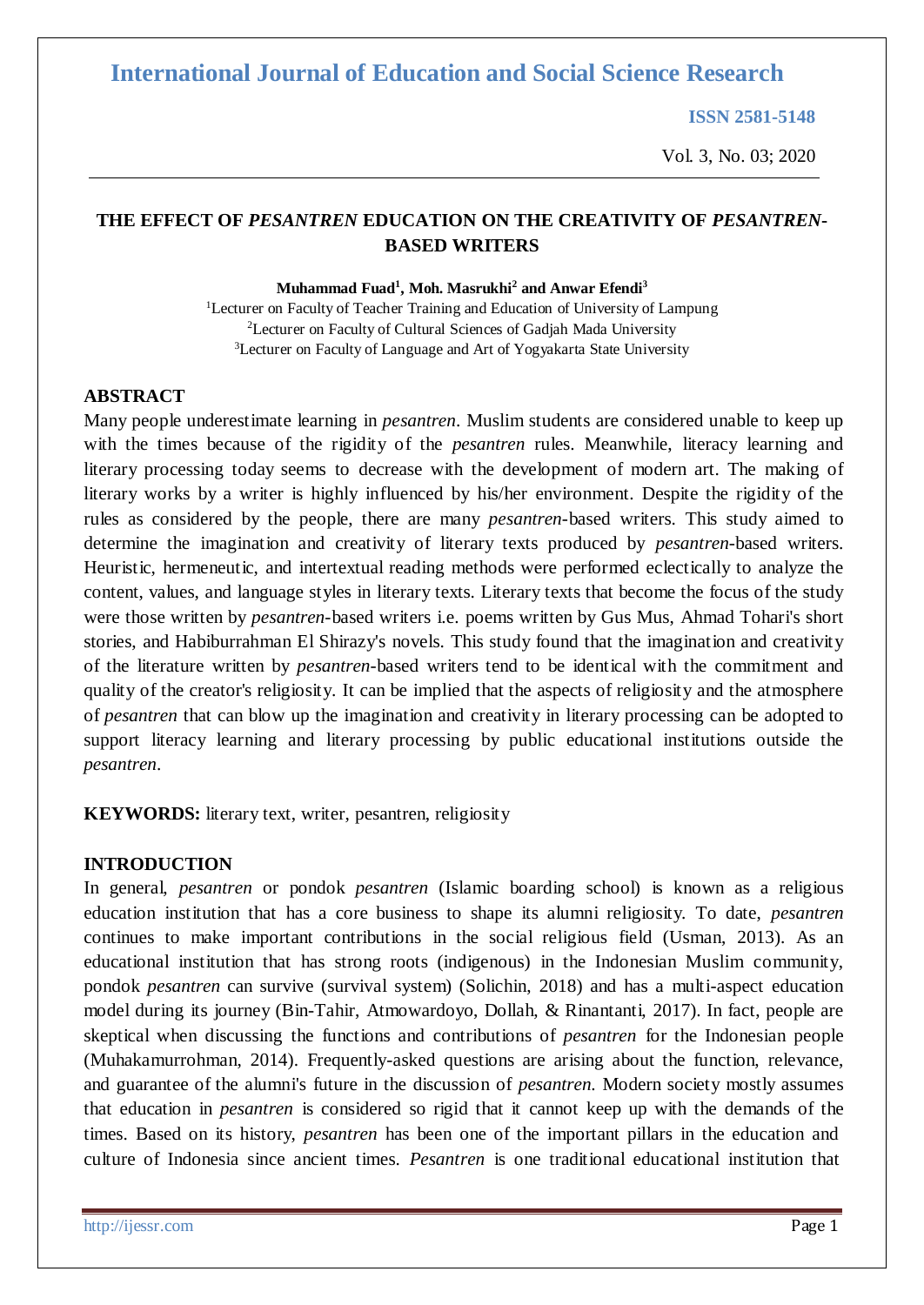**ISSN 2581-5148**

Vol. 3, No. 03; 2020

plays a big role in the process of forming the identity of Muslim students through the learning of Islamic values (Fauzi et al., 2018). Supposedly, when there is an effort to revitalize and optimize some important elements in *pesantren*, the contribution of *pesantren* to the Indonesian people is unquestionable.

The development of literacy learning and literary processing today is less attractive to adolescents. They prefer modern art and social media which are currently developing. This leads to the low literacy ability of the Indonesian people. This low literacy ability needs to be addressed by caring for and fostering literacy in various fields with concrete efforts, both inside and outside the classroom, at home and outside the home, as well as in institutions involving all parties (Suroso, 2015) One solution is to introduce both old and modern literature to students, which can instill social and other important values in adolescents today (Endraswara, 2017).

Amid the problem of a low literacy culture and people's perceptions of rigid learning in *pesantren*, many writers who are highly taken into account in the worldwide constellation of Indonesian writers was in fact born from *pesantren*. Several studies related to the culture of *pesantren* learning reveal that there are innovations applied to its learning. Masrukhi (2017) revealed that there is *pesantren*  creativity in translation learning, which is unique, namely the translation tradition typical to *pesantren*. It is said so because, through this tradition, the students can obtain knowledge from the KKBA (classical books of al-kutubul-mu`tabarah in Arabic) which are studied and from which the knowledge about Arabic grammar is gained. On the other hand, Suradi (2018) explained about the transformation of the *pesantren* tradition in the face of globalization. Unfortunately, none of these researches and studies have highlighted the fact that from the *pesantren* were born many world's famous writers. In fact, in the New Order era (1980s), there appeared Ahmad Tohari, who is famous for his Ronggeng Dukuh Paruk trilogy (Fuad, 2017). There was also Gus Mus (K.H. Mostopha Bisri), who is famous for his balm poems. Recently, in the Reformation era (2000s), Habiburrahman El Shirazy appeared with his Ayat-Ayat Cinta novel. There are still many names of *pesantren*-based writers which can be added and entered to the long list of Indonesian writers who are acknowledged worldwide.

Meanwhile, theoretically, it can be argued that the literacy skills of literary texts possessed by a person do not necessarily come down from the sky but are closely related to the tradition and reading habits. From reading activities, one can easily get a stimulus to write. At first, they only copy other people's writing. However, the more quantity and variety of writings they read, the more quantity and variety of stimuli and responses they will pour into their writings. Thus, the question is how the potential imagination and creativity can form as a capital for the creative process of *pesantren*-based writers to produce monumental literary texts. Thus, a critical study or analysis of the phenomenon of the emergence of monumental literary texts produced by *pesantren*-based writers becomes important and portrays another side of *pesantren* that needs to be revealed and presented to supplement the current information or issues about *pesantren*.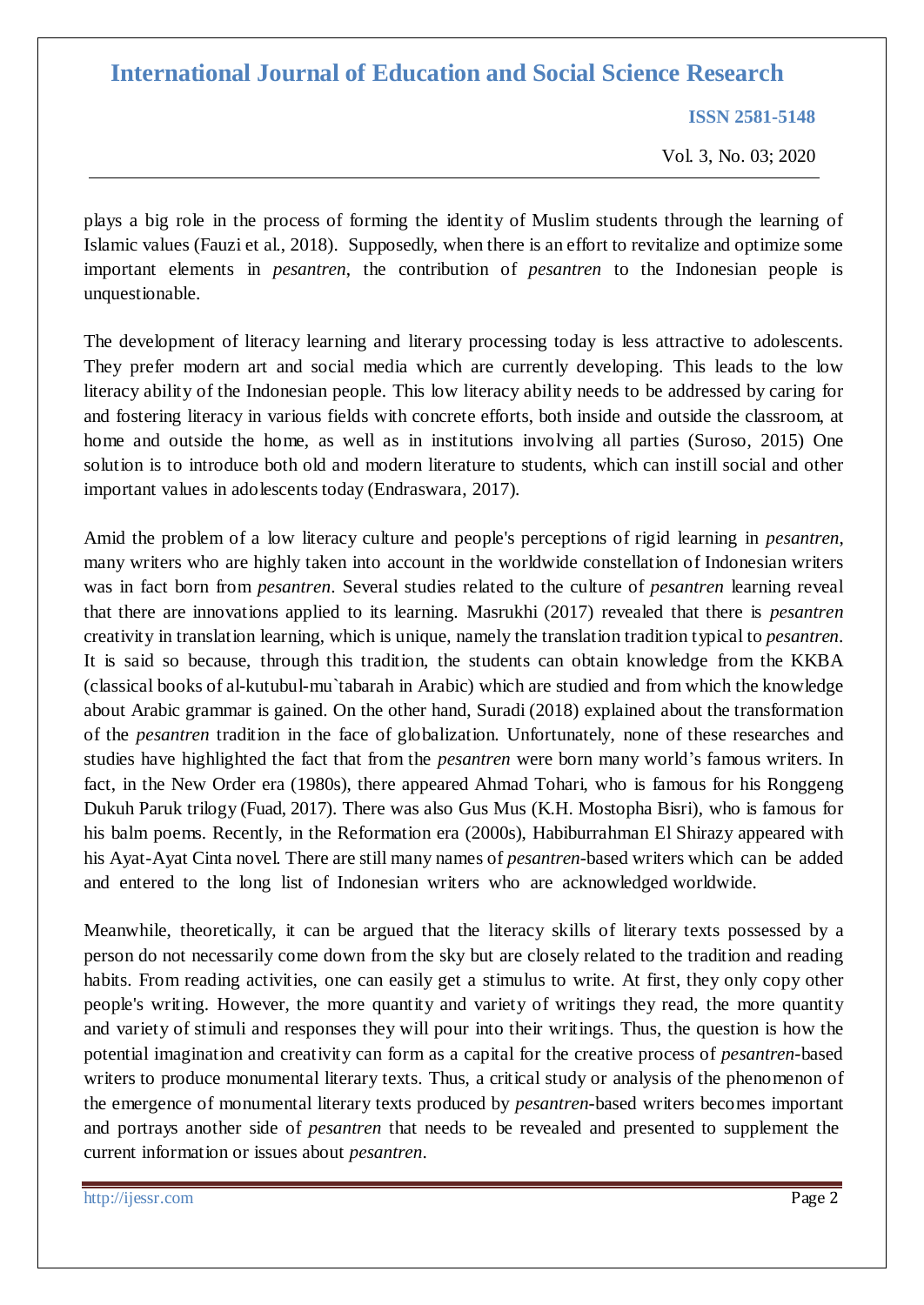**ISSN 2581-5148**

Vol. 3, No. 03; 2020

#### **METHOD**

This research belongs to a descriptive study with a qualitative approach. The data used included literary texts sourced from *pesantren*-based writers such as poems by Gus Mus, short stories by Ahmad Tohari, and novels by Habiburrahman El Shirazy. The intertextual method was employed to analyze data in the form of literary texts. This is following the intertextual principle that there is no independent text. Each text can be understood properly because it is juxtaposed or associated with other texts. With this method, this study can place literary texts produced by writers from *pesantren* as something present in metaphorical, polyphonic, and intertextual characters in the language.

The interpretation of words and their meanings can be done freely based on an eclectic approach by determining the data sources for this study, including literary texts in the form of *pesantren*-based poems, short stories, and novels as well as deliberately reducing and determining selected data to maintain the focus of the study. Text analysis was done through (1) reading and checking selected data, (2) marking and classifying the data, (3) analyzing the data based on heuristics, hermeneutics and intertextual theory, (4) making descriptions and explanations of the research results, and (5) drawing up conclusions and recommendations.

#### **RESULTS AND DISCUSSION**

The results of the research are obtained from the characteristics of the three literary texts of *pesantren*-based writers are as follows:

#### **Characters in Gus Mus' Bangsa Ini (This Nation) Poem**

Indonesian modern poetry experiences a change of theme in each period. In the initial period of its emergence, the themes written by poets included the struggle for unity and achieving independence, religion, social, social criticism, personal, advice, nature, and environment (Mahmud, 2011). In addition to the theme, the writer's background also gives its own effect on the spirit of his poem. The background of the writer is one of the extrinsic elements of literary works. Simply put, extrinsic elements can be interpreted as elements that come from outside literary works. The writer's background can form his habit or point of view when dealing with a topic. The results of this interaction process will later give birth to written literary works. The quality of the writer's understanding of a topic will also determine the quality of the written work and its usefulness to the community as the literary work lovers.

The religious background greatly influences the poems by Mustofa Bisri (Gus Mus) who is a *pesantren* graduate. Gus Mus as a Muslim poet has particularities in the verses of his poems, such as in the expression of social and spiritual problems using everyday language and straightforward speech. The language used is relatively easy to understand and simple, but behind the simplicity of the word is stored a deeper meaning or a deceptive simplicity. When examined with a heuristic, hermeneutic, and intertextual perspective, Gus Mus's poems seem to represent the desire for the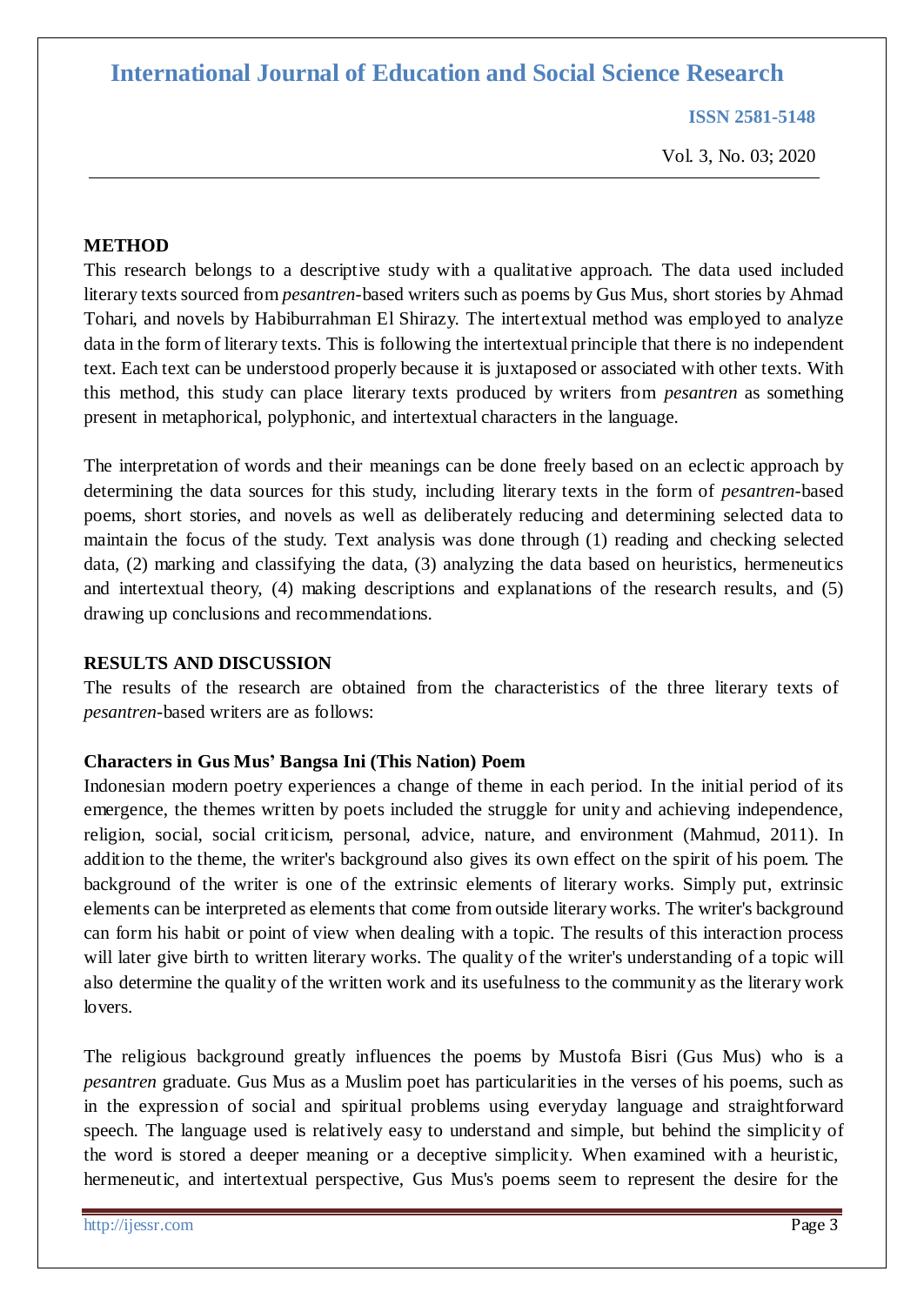**ISSN 2581-5148**

Vol. 3, No. 03; 2020

presence of a social environment of a faithful community, at least having a sense of shame when committing disgraceful acts. Heuristic and hermeneutic readings are two stages of reading that lead to the relationship of the poetic text with its predecessor (Hartati, 2019).

The aesthetic beauty of Gus Mus is distinctive because it arises from his intuition and obsession with objects that he is very familiar with in lines. He sticks to the object of the pesantren world, the world of mysticism, and the struggle of humans who seek the light of divinity. The attention of his poems which is centered on the world of *pesantren* and ulama (Muslim scholar) has colored the diction that is framed with local aesthetics. Many of his poems represent the expression of his turmoil over the nation's condition infected with the disease of corruption, collusion, and others so that the order of its government is shameful. With his distinctive language style, Gus Mus also wrote an autocritical poem entitled Bangsa Ini (This Nation) with a statement as if to praise, when in fact satirizing or venting confusion. In the first stanza, he brings up:

*"Here is a brave and incomparable nation*

*The nation that is not afraid of debt nor slapping."*

In the second stanza onwards, he spills reproach for the shameful deeds that have run rampant in his country:

*"Not afraid of mockery and accusations. Not afraid of smoke Not afraid of fire Not afraid of bribery Not afraid of tributes. Not afraid of corruption Not afraid of collusion Not afraid of the police Not afraid of demonstrations. Not afraid of stealing nor being tried. "Not afraid of mocking nor being hated. Not afraid of usury nor preying Not afraid of drugs nor syphilis. Not afraid of having an affair Not afraid of being accused Not afraid of being accursed Not afraid of being cursed. Here is a brave and incomparable nation Not afraid of devils nor God. This nation is only afraid of dandruff Doesn't believe the Javanese saying that life is just to come by to drink."*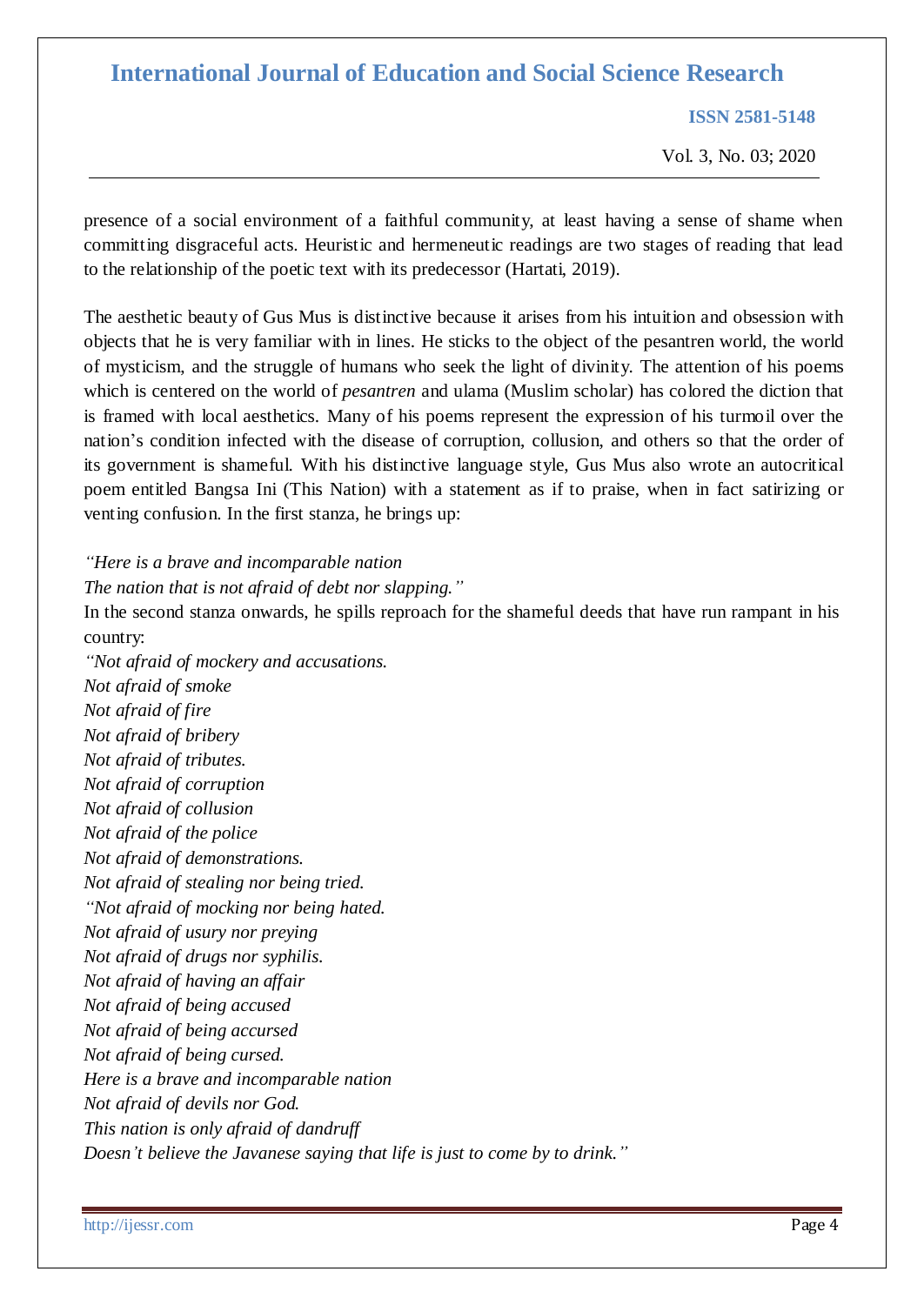**ISSN 2581-5148**

Vol. 3, No. 03; 2020

In the last stanza, he asks a rhetorical question about a nation that dares to be silly: *"This nation, what nation?"* A distinctive feature of Gus Mus's work is the use of religious diction to express social problems so that it looks like having a religious theme, when in fact he wants to voice a protest (Al-Ma'ruf, 2006).

#### **Characters in Ahmad Tohari's Senyuman Karyamin (Karyamin's Smile) Short Story**

Ahmad Tohari is a writer who comes from a Muslim family (Fuad, 2017). If compared to Gus Mus who is an Islamic boarding school scholar, his work has a distinct ive feature of a rural social background. Short stories by Ahmad Tohari voice his commitments as well as invites readers to sympathize and empathize with the suffering of life that occurs in the corners of the country. Karyamin's Smile short story collection, which contains 14 short stories, for example, according to Mahayana (1989), is an actualization of Tohari's concern for the fate of the weak who have to work hard just to find food, money to pay debts, and so on. In short, Ahmad Tohari's turmoil over the hardships or suffering of the lives of the poor people in this country seems to color the short stories he produced. Just for example, this can be seen in the short story entitled Karyamin's Smile. With a distinctive language style, Tohari expresses his sympathy and empathy to the hardship of the poor stone collector. This can be seen in the following table.

*.… Karyamin walked slowly and very carefully. The weight pressing down on his shoulders was a carrying pole with two stone baskets hung on it. The dirt road he was climbing was slippery with water dripping from the bodies of Karyamin and his friends, who returned home lifting stones from* the river to the material base up there. Karyamin is so experienced that he is safe in each of his *journeys, walking uphill while keeping the weight and bodyweight points on the sole of the left or*  right foot. The changing of the weight point from the left to the right legs had to be done well. Karyamin *had to consider his breathing and hand swings for perfect balance.*

*However, this morning, Karyamin had slipped twice. His body fell down; then, he rolled down chasing with rocks that had spilled from his basket. And, every time he fell, his friends laughed at him. They, the stone collectors, like to find entertainment by laughing at themselves.*

*…. They laughed together. They, the stone collectors, were indeed good at fun by laughing at themselves. And Karyamin did not laugh but only smiled. For them, laughter or smiles were equally valid as the final protection. Laughter and smiles for them were a symbol of victory over the middleman, against the low price of the stone, or the slippery slope. That morning, Karyamin's smile was a sign of victory over his stomach which had begun to wrap around and his eyes spinning.*

*….. So, Karyamin only smiled. Then, he rose although his head was dizzy, and the sky*  seemed to spin. He took the basket and the pole and walked up the incline. He smiled as he walked up the slippery ground which had been gleamed by his body's slide marks before. On the back of the incline, Karyamin was stunned for a moment to see a pile of stones that had not yet reached a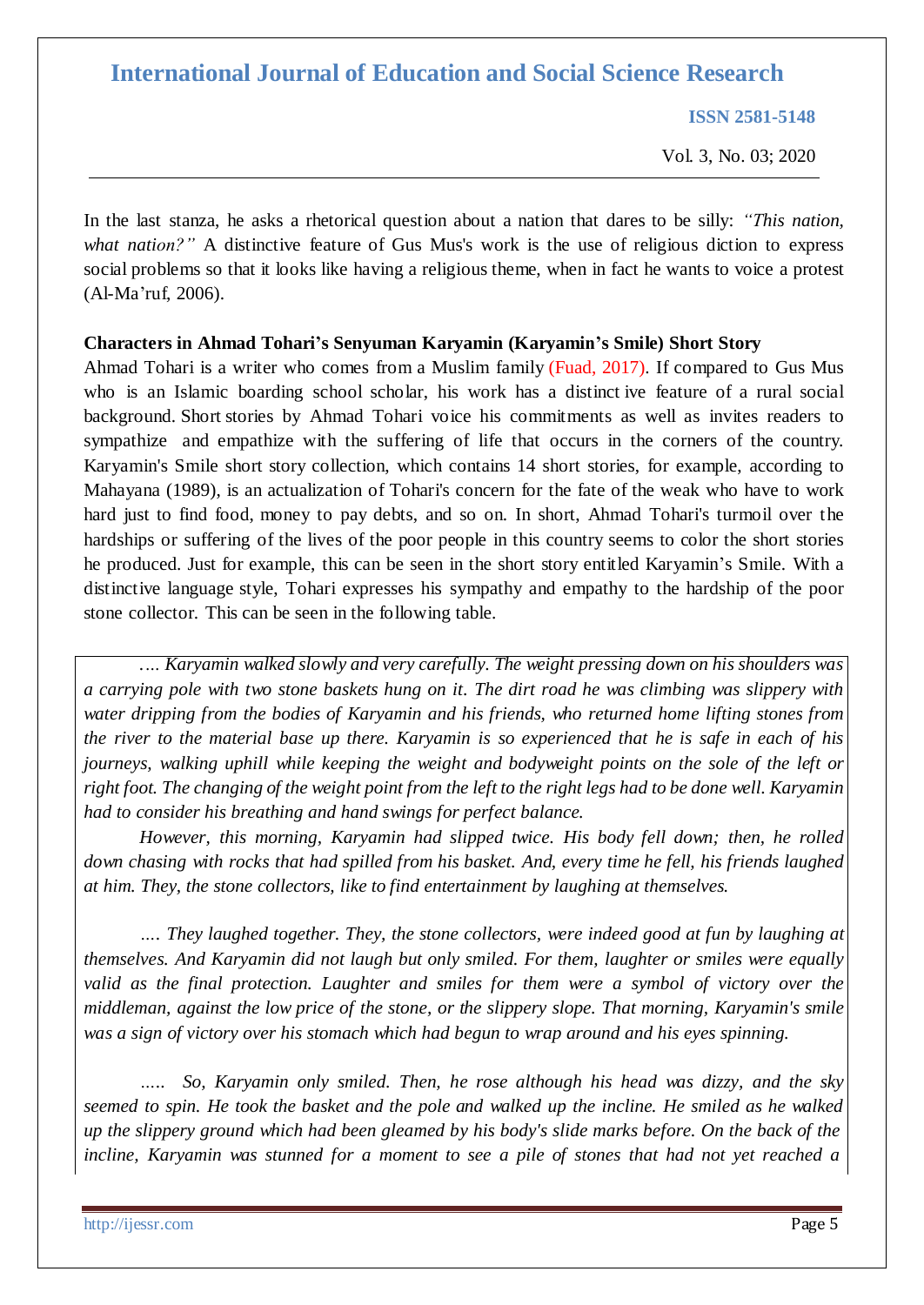**ISSN 2581-5148**

Vol. 3, No. 03; 2020

quarter of a cubic but had to be left behind. Under the hibiscus tree, Saidah spread a mat selling her *food, pecel rice. Karyamin's adam's apple was up and down. The intestine felt twisted.*

One of the distinctive features of the short story anthology, Karyamin's Smile, is it talks about social inequality which is critical (Suryadi & Nuryatin, 2017). In this short story, Tohari describes the character of Karyamin as a mason. His life was difficult, and he was starving. However, from that story, Karyamin is a hard worker and independent to support his family. A good literary work is one that directly educates the reader about character and moral values (Pradopo, 2007).

#### **Characters in Habiburrahman El Shirazy's Ayat-Ayat Cinta (Verses of Love) Novel**

In the last decade, the world of literature was marked by the presence of literary styles that were wrapped with religious issues (Islam) (Wahyuningtyas & Widowati, 2017). One of them is a novel by Habiburrahman El Shirazy that presents a lot of student figures, set in a pesantren and Al Azhar University in Cairo, Egypt. These works are inseparable from the topics of market tastes ranging from love and morality. What the public is interested in is captured by the author as a sweet opportunity to work and obtain profits. The novels by Habiburrahman El Shirazy turned out to be the best seller and favorite books for many readers. This is, among other things, because El Shirazy's work presents something that can build up souls and foster enthusiasm for the lives of readers. At the beginning of the Ayat-Ayat Cinta novel, for example, El Shirazy explains the aspect of humanization in the present context to the reader. In this novel, El Shirazy presents the figure of a young man named Fahri and his friends who are struggling to study in a foreign country with a very hot summer. With a distinctive language style, El Shirazy expresses an uncomfortable atmosphere, but the character does not give up but remains enthusiastic.

*This midday, Cairo City is like burning. The sun is glowing in the middle of the sky. Like a flame sticking out and licking the earth. The earth and sand are evaporating the smell of hell. The breeze of Sahara wind accompanied by rolling dust increases the heat of the air from second to second. Many of the residents take shelter in flats in cube-shaped apartments with doors, windows and curtains tightly closed.*

*In thisterrible condition, I'm lazy to get out. The weatherforecast announced: forty-one degrees Celsius! Isn't it crazy!? Southeast-Asian students who can't stand the heat usually have a nosebleed; their nose is bleeding. My flat mate who has a nosebleed at the height of summer is Saiful. These three days, by eleven in the afternoon until seven in the evening, blood always seeps from his nose.* In fact, he did not come out flat at all. He just stayed in his room while keeping the fan always on. *Sometimes he kungkum (bathes), cooling the body in the bathroom. With a strong intention,* after getting away all the laziness, I prepared to get out. At exactly two in the afternoon, I had to be at *the Abu Bakar Ash-Shidiq Mosque located in Shubra El-Khaima, the northern tip of Cairo, for talaqqi at Shaykh Uthman Abdul Fattah. From this great Muslim scholar, I learn qiraah*

*sab'ah and ushul tafsir. He was a student of Shaykh Mahmoud Khushari, the legendary Moslem*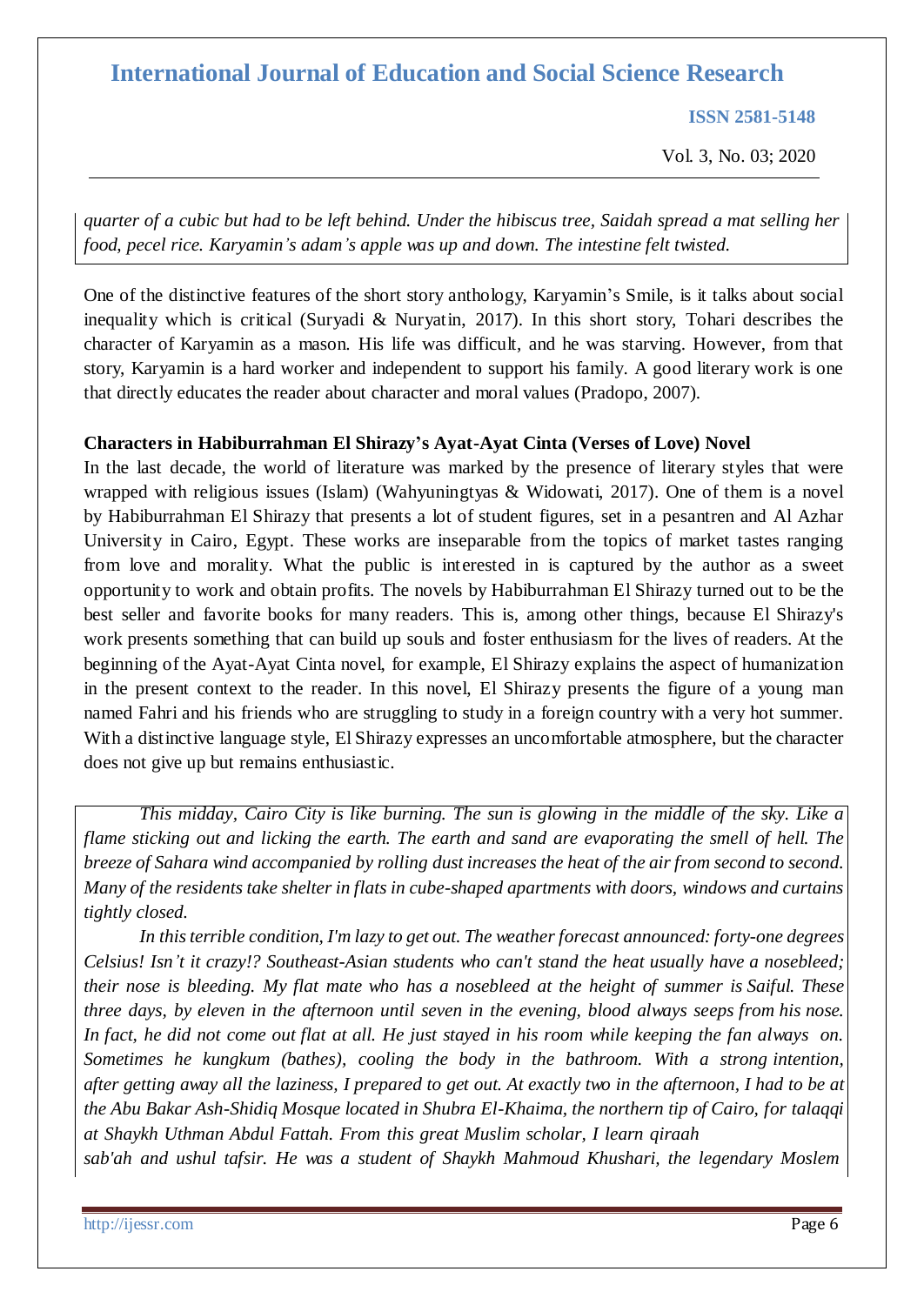**ISSN 2581-5148**

Vol. 3, No. 03; 2020

*scholar who was nicknamed Shaykh Maqari 'Wal Huffadh Fi Mashr or Professor of Al-Qur'an Readers and Memorizers in Egypt.*

Besides, El Shirazy appears to be skilled in presenting the value of Islamic religiosity in the aspect of liberation in the relation of Muslim-non-Muslim positions that can coexist naturally, even in harmony. Through the fictional dialog he creates (Fahri and Maria), he shows a portrait of friendship and intimacy between two people of different races, different nationalities, different genders, and different religions that can occur so beautifully. This can be seen in the next part of the story.

*"Hey, your name is Fahri, isn't it?"* 

*"Yes, it is."*

*"You do know my name, don't you?"*

*"Yes. I know. Your name is Maria. The daughter of Mr. Boutros Girgis."* 

*"You are right."*

*"What is the difference between Maria and Maryam?"*

*"Maria or Maryam is the same. Like David with Daud. What is clear is my name is written in your holy book. The book mostly read by human beings in the world throughout history. It even becomes the name of a surah. The nineteenth surah, Maryam surah. That's great, isn't it?"*

*"Hey, how can you say the Koran is the most read holy book by human beings throughout history? How do you know that?" I investigated with full of surprise and curiosity.*

*"Don't be surprised if I say that. This is called objective. That is the reality. Charles Francis Potter said so. Honestly, I say, Koran is far more glorified and valued than other holy books. It is more valued than the New Testament and the Old Testament. Reverend J. Shillidy in his book The Lord* Jesus in The Koran testifies like that. And in fact, there are no books in this world that are read and *memorized by millions of people every second beyond the Koran. In Egypt alone, there are around ten thousand Ma'had Al Azhar. The students are hundreds of thousands or even millions of children. They are all memorizing the Koran. Because they will not graduate from Ma'had Al Azhar unless they must memorize the Koran. I, who are Copts, really like memorizing the Koran. The language is beautiful and pleasant to be sung," she said casually without any doubt.*

Besides, El Shirazy is also successful in presenting the value of Islamic religiosity in the aspect of transcendence related to the divine awareness and longing for eternal life through the murmurs or monologues of the story's characters. This can be seen in the following part.

*"Do you also memorize the Koran? Didn't I hear wrong?" I wondered. "Anything strange?" I silently did not answer. "I memorized the surah of Maryam and Al-Maidah by heart." "Really?" "You don't believe me? Try to look carefully!"*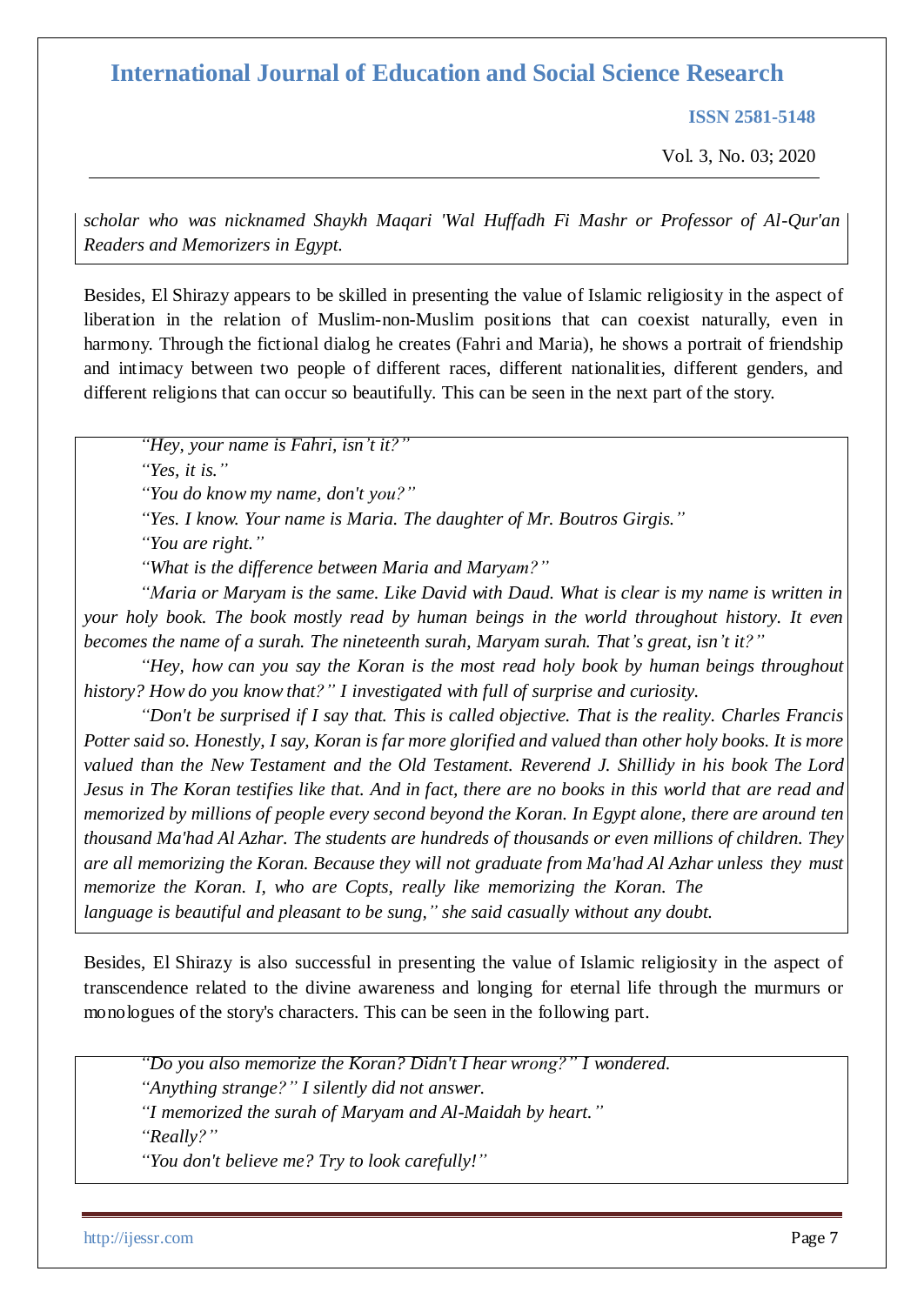**ISSN 2581-5148**

Vol. 3, No. 03; 2020

*Maria then recited Maryam's surah which she memorized. Strangely, she first read ta'awudz and basmalah. She knows manners and procedures for reading the Koran. Then, I spent the journey from Mahattah Anwar Sadat Tahrir to Tura El-Esmen listening to Maria's reading Maryam's surah from beginning to end. She forgot almost no single letter. The reading was quite good although it's not as good as Al Azhar's students. From Tura El-Esmen to Hadayek Helwan, Maria invited me for an extensive conversation. I ignored the eyes of the Egyptians who were surprised I was close to Maria.*

*Once we entered the mosque... Whoosh! Blowing cool air emitted by five air conditioners in the mosque welcomed friendly. Thank God. It feels good if you are already inside the mosque.*  Dozens of people have lined up neatly in shaf to pray together. I put my hat and my bag under the *pole near me standing in the second row of shaf. Peace coursed through the nerves and the*  excitement of the soul as soon as I raised takbir. Blowing cool air was caressing my neck and face. Also wiping the sweat that had flowed profusely. I felt at peace in the love of the Almighty God. He *felt so close, closer to the jugular vein, closer to the beating heart.*

The choice of words in Ayat-Ayat Cinta is not only Indonesian that is easily understood, but there are also regional and Arabic languages such as kungkum and talaqqi. The use of the language will sound foreign to readers so that it can add to the knowledge of vocabulary and new culture both local wisdom and *pesantren* culture.

Based on the description above, it would be possible to formulate a paradigm in the perspective of literature, that literary texts, both in the form of monumental poems, short stories, and novels would undoubtedly be perspectives in literary writing that produce creativity of the writer. Therefore, literary works are born which are products of thought not born from empty imagination but connected directly with discourse in real life. In the perspective of creative writing, the turmoil in Gus Mus's poetic text, the specificity of the text of sympathy and empathy for marginal people in Ahmad Tohari's short story, and the prophetic values in Habiburrahman El-Shirazy's novel are not only a blow-up of imagination and creativity but also a transformation of the text of the hipogram in the holy book, the Koran, which he believes. The unique atmosphere of the *pesantren* and the religious aspects drive the blow-up of imagination and creativity of the writer to occur. The more religious the writer is, the more imagination and creativity will be blown up. Directly or indirectly, this phenomenon shows how positive the influence of *pesantren* religious atmosphere is on literacy learning and literary processing. Literary learning and processing in *pesantren* are not a taboo, instead, it becomes something that is done every day both in literature class and routine activities every morning. The teaching of poetry can contribute greatly to solving problems that are quite difficult to solve in students themselves. All problems with the students themselves can be written in the expression of making poems. The students feel the benefits they receive from reading literary works that can encourage them to do positive things and be a means of entertainment or recreation (Bin-Tahir et al., 2017)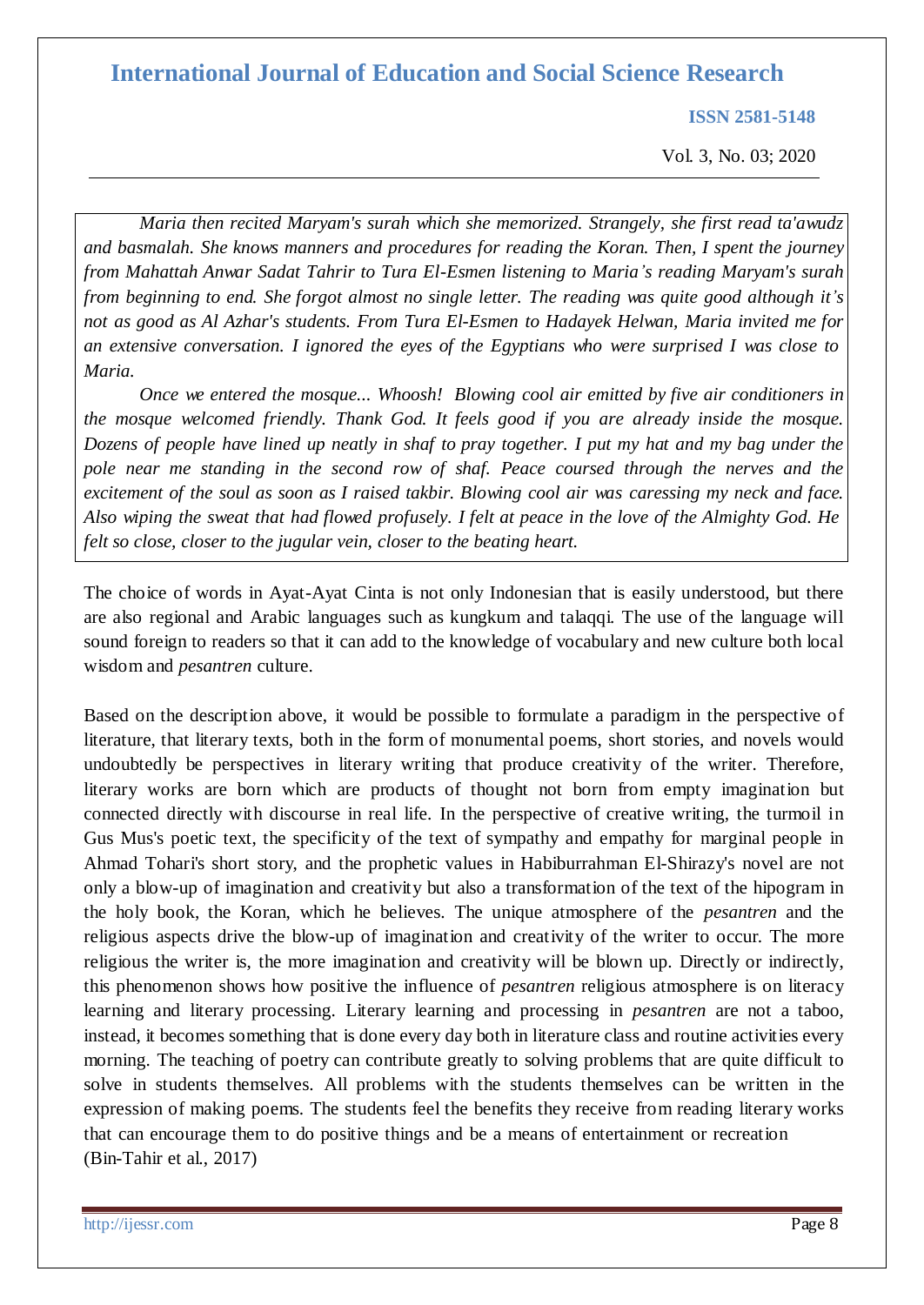**ISSN 2581-5148**

Vol. 3, No. 03; 2020

Related to literacy learning and literary processing in schools, to support national education goals according to Law Number 20 of 2003 concerning the National Education System, Article 3, the religious atmosphere typical to *pesantren* may be adopted by public educational institutions outside the *pesantren*. This is because in selecting literary teaching materials, teachers must pay attention to the cultural background of students who refer to the specific characteristics of a society with all its variations, one of which is related to religion. The *pesantren* learning environment is not strange anymore because pesantren established in many regions in Indonesia can be one of the references for teachers in formal schools to adopt literary learning strategies in *pesantren*. In general, students will be more easily attracted to literary works with backgrounds that are familiar with their lives (Hartati, 2019), moreover if the literary works raise figures who come from the social environment and have cultural similarities with them.

#### **CONCLUSION**

The world of *pesantren* is the real world of literature. Muslim students not only read poems but also explore the meaning and values that can be applied in society. It is not surprising that the Muslim scholars of Islamic boarding school graduates have become writers with their own characteristics. The literary works of *pesantren*-based writers, which are a blow-up of their imagination and creativity, are identical with their commitment and quality of religiosity; the more religious the writer is, the more the blow-up of their imagination and creativity will be. The aspects of religiosity and the atmosphere of the *pesantren* which can blow up the imagination and creativity in the literature of students can be adopted to support literacy learning and literary processing by public educational institutions outside the *pesantren*. The works of *pesantren*-based writers can be a source of learning in formal schools because they contain social values and are rich in cultural information and new vocabulary.

#### **REFERENCES**

Al-Ma'ruf, A. I. (2006). Pembelajaran Sastra Apresiatif dengan Rekreasi-Responsi-Redeskripsi dalam Perspektif KBK. Jurnal Kajian Linguistik Dan Sastra., 18(34), 16-28.

Bin-Tahir, S. Z., Atmowardoyo, H., Dollah, S., & Rinantanti, Y. (2017). Multilingual learning program: pesantren students' perceptions of the multilingual simultaneous-sequential model. JELE (Journal of English Language and Education), 3(2), 44. <https://doi.org/10.26486/jele.v3i2.292>

Endraswara, S. (2017). Strategi Pengembangan Budaya Literasi Sastra Di Sekolah Dan Masyarakat. In Prosiding SENASBASA (pp. 412–424).

Fauzi, A., Hefniy, H., Baharun, H., Mundiri, A., Manshur, U., & Musolli, M. (2018). E-Learning in Pesantren: Learning Transformation based on the Value of Pesantren. Journal of Physics: Conference Series, 1114(1).<https://doi.org/10.1088/1742-6596/1114/1/012062>